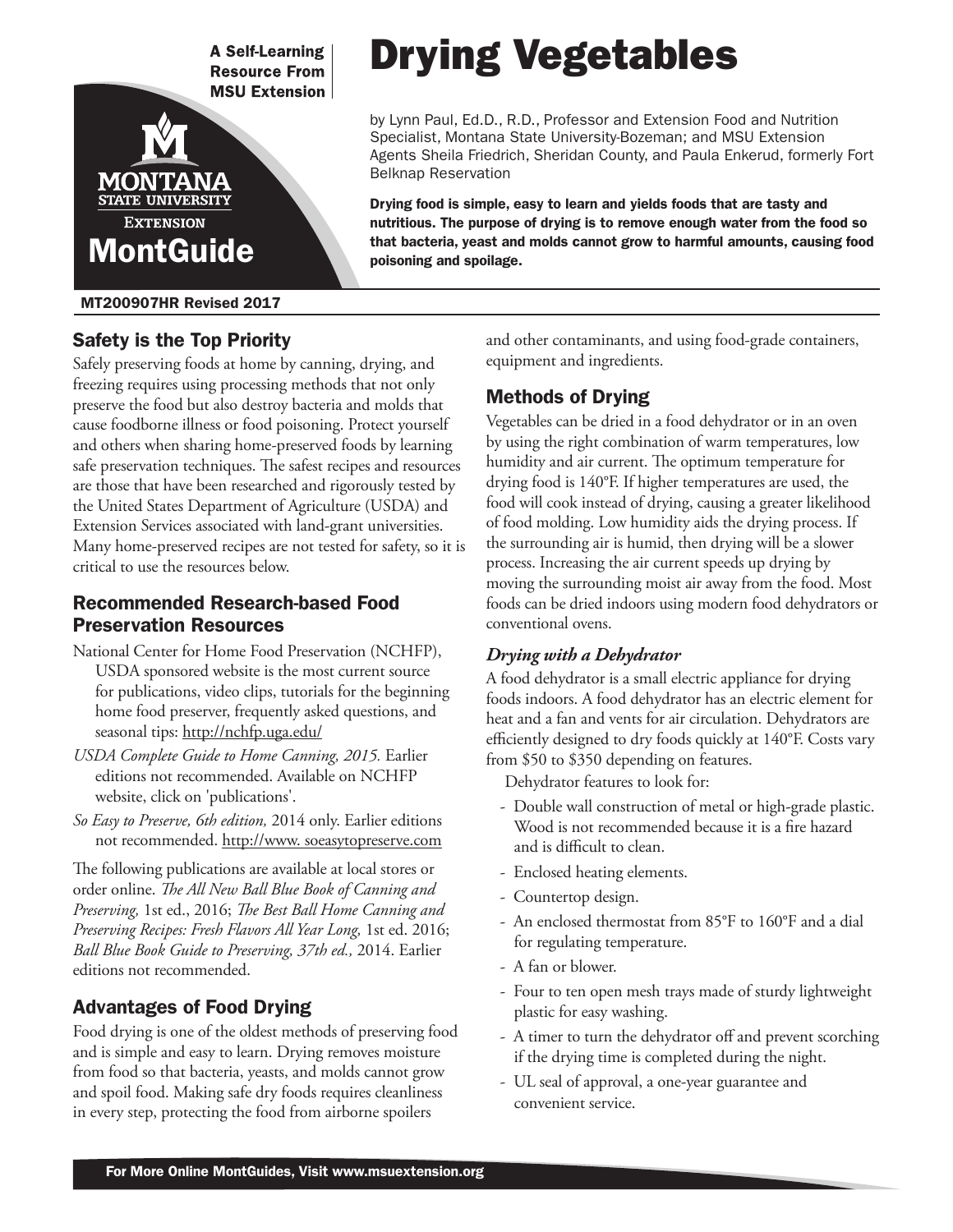**Types of dehydrators:** There are two basic designs for dehydrators. One has horizontal air flow and the other has vertical air flow. In units with horizontal flow, the heating element and fan are located on the side of the unit. The major advantages of horizontal flow are: it reduces flavor mixture so several different foods can be dried at one time, all trays receive equal heat penetration, and juices or liquids do not drop down onto the heating element. Vertical air flow dehydrators have the heating element and fan located at the base or in the lid. If different foods are dried, flavors can mix and liquids can drip onto the heating element when it is at the bottom.

## *Oven Drying*

Everyone who has an oven has a food dehydrator.

Oven drying is slower than dehydrators because it does not have a built-in fan for air movement. It takes twice as long to dry food in an oven than in a dehydrator, and it uses more energy.

An oven must have a setting as low as 140°F to use it for drying. If an oven does not go this low, then food will cook instead of dry. For air circulation, leave the oven door propped open 2 to 6 inches. Circulation can be improved by placing a fan outside the oven near the door.

#### *Vine Drying*

A method of drying outdoors is vine drying. To dry beans (Navy, kidney, butter, Great Northern, lima, lentils and soybeans), leave bean pods on the vine in the garden until the beans inside rattle. When vines and pods are dry and shriveled, pick the beans and shell them. If the beans are still moist, finish drying them in an oven or a dehydrator. **Pasteurization:** Vine-dried beans need a pasteurization treatment to kill insects and their eggs.

- Freezer Method: Seal the food in plastic freezer bags. Place the bags in a freezer set at 0°F or below and leave them at least 48 hours.
- Oven Method: Place the food in a single layer on a tray or in a shallow pan. Place the tray in an oven preheated to 160°F for 30 minutes.

## Preparing Vegetables for Drying

Some vegetables are more suitable for drying than others (refer to Table 2, page 4). To prepare vegetables for drying, wash in cool water to remove soil and chemical residues. Remove any fibrous or woody portions and core when necessary, removing all decayed and bruised areas.

#### *Pretreating Vegetables*

Refer to Table 1 (page 3) to determine which vegetables need to be pretreated (blanched) before drying. Blanching is a necessary step in preparing some vegetables for drying. Blanching is the process of heating vegetables to a temperature high enough to destroy enzymes. Blanching

stops the enzyme action which could cause loss of color and flavor during drying and storage, and also shortens the drying and rehydration time.

Vegetables can be water blanched or steam blanched. Water blanching usually results in a greater loss of nutrients, but it takes less time than steam blanching. Refer to Table 1 for required time necessary for steam or water blanching.

*Water blanching:* Fill a large pot ⅔ full of water, cover and bring to a rolling boil. Place vegetables in a wire basket or colander and submerge them in the water. Cover and blanch according to the directions for each vegetable in Table 1. Start counting blanching time as soon as the water returns to a boil.

*Steam blanching:* Use a deep pot with a close-fitting lid and a wire basket or colander placed so the steam will circulate freely around the vegetables. Add water to the pot and bring to a rolling boil. Loosely place vegetables in the basket no more than 2 inches deep. Place the basket of vegetables in the pot. Make sure the water does not come in contact with the vegetables. Cover and steam according to the directions for each vegetable in Table 1.

After blanching, dip the vegetables briefly in cold water. When they feel only slightly hot to the touch, drain the vegetables by pouring them directly onto the drying tray held over the sink. Wipe the excess water from underneath the tray and arrange the vegetables in a single layer.

#### Drying Vegetables

Follow directions in Table 1 for drying in either the food dehydrator or oven.

The heat left in the vegetables from blanching will cause the drying process to begin more quickly. Watch the vegetables closely at the end of the drying period. They dry much more quickly at the end and could scorch. Refer to Table 1 to determine estimated drying time. Vegetables should be dried until they are brittle or "crisp."

## Post-Drying Treatment and Storage

All safe packaging material must be food grade. Approved by FDA as not containing or transferring chemicals hazardous to human health into food, food grade materials are clearly labeled for food use. These include glass canning jars, ceramic containers, plastic freezer bags, plastic freezer containers with tight lids, and freezer wraps of plastic, paper, or foil. Examples of containers not approved for food contact include trash bags and plastic or fiberboard containers that have previously held non-food materials. It is important to package and seal dried foods properly to avoid insect infestation and moisture reabsorption.

Before packing, make sure the food has completely cooled. If the food is packaged warm, sweating can occur which may provide enough moisture for mold growth. Pack foods into clean, dry insect-proof containers.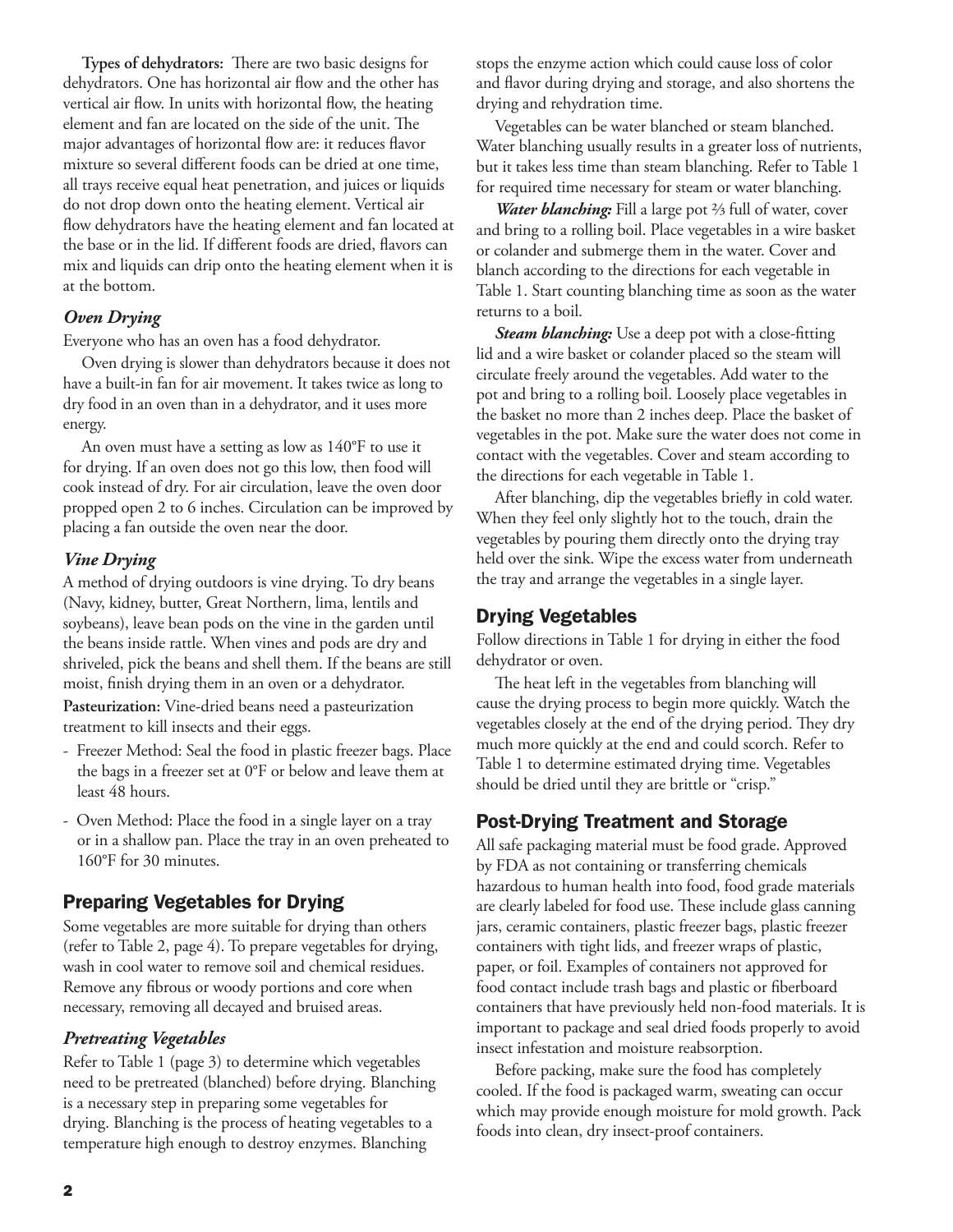|                                           |                                                                                                                                                                                                                                | <b>Blanch</b>                                     |                           |                                        |
|-------------------------------------------|--------------------------------------------------------------------------------------------------------------------------------------------------------------------------------------------------------------------------------|---------------------------------------------------|---------------------------|----------------------------------------|
| Vegetable                                 | Preparation                                                                                                                                                                                                                    | (minutes)<br><b>Steam</b>                         | (minutes)<br><b>Water</b> | Est. Drying Time<br>Dehydrator (hours) |
| Asparagus                                 | Wash thoroughly. Cut large tips in half.                                                                                                                                                                                       | $4-5$                                             | 31/2-41/2                 | $4-6$                                  |
| Bean, green                               | Wash thoroughly. Cut in short pieces or lengthwise. (May freeze for 30 to 40 minutes after<br>blanching for better texture.)                                                                                                   | 2½                                                | $\mathbf{\Omega}$         | 8-14                                   |
| <b>Beets</b>                              | Cook as usual. Cool and peel. Cut into shoestring strips $\frac{1}{2}$ inch thick.                                                                                                                                             | Already cooked. No further<br>blanching required. |                           | 10-12                                  |
| Broccoli                                  | Trim and cut as for serving. Wash thoroughly. Quarter stalks lengthwise.                                                                                                                                                       | $3 - 31/2$                                        | $\overline{\mathcal{C}}$  | 12-15                                  |
| Brussels sprouts                          | Wash thoroughly. Cut in half lengthwise through stem.                                                                                                                                                                          | 67                                                | 41/2-51/2                 | 12-18                                  |
| Cabbage                                   | Remove outer leaves, quarter and core. Cut into strips 1/8-inch thick.                                                                                                                                                         | $2\frac{1}{2}$ -3**                               | 11/2-2                    | 10-12                                  |
| Carrots                                   | Use only crisp, tender carrots. Wash thoroughly. Cut off roots and tops; preferably peel, cut in<br>slices or strips 1/8 inch thick.                                                                                           | $3 - 31/2$                                        | 3½                        | 10-12                                  |
| Cauliflower                               | Wash thoroughly. Cut into same size pieces as you would for serving.                                                                                                                                                           | $4-5$                                             | 3-4                       | 12-15                                  |
| Celery                                    | Trim stalks. Wash stalks and leaves thoroughly. Slice stalks.                                                                                                                                                                  | $\mathbf{\Omega}$                                 | $\mathbf{\Omega}$         | 10-16                                  |
| Corn, cut                                 | Select tender, mature, sweet corn. Husk and trim. Cut kernels from the cob.                                                                                                                                                    | No blanching needed.                              |                           | 6-8                                    |
| Eggplant                                  | Use the directions for summer squash.                                                                                                                                                                                          | 3½                                                | ო                         | 12-14                                  |
| Garlic                                    | pretreatment is needed. Odor is pungent.<br>Peel and finely chop garlic bulbs. No other                                                                                                                                        | No blanching needed.                              |                           | 68                                     |
| Greens (chard, kale,<br>turnips, spinach) | Use only young, tender leaves. Wash and trim very thoroughly.                                                                                                                                                                  | 2-2½                                              | 11/2                      | 8-10                                   |
| Horseradish                               | Wash, remove small rootlets and stubs. Peel or scrape roots. Grate.                                                                                                                                                            | No blanching needed.                              |                           | 4-10                                   |
| Mushrooms (WARNING:<br>See footnote***)   | Scrub thoroughly and rinse. Discard any tough, woody stalks. Cut tender stalks into short sec-<br>large mushrooms. Slice.<br>tions. Do not peel small mushrooms. Peel                                                          | No blanching needed.                              |                           | 8-10                                   |
| Okra                                      | Wash, trim and slice crosswise in $\frac{1}{6}$ to $\frac{1}{4}$ inch disks.                                                                                                                                                   | No blanching needed.                              |                           | 8-10                                   |
| Onions                                    | Wash and remove outer 'paper shells.' Remove tops and root ends, slice 1/8 to 1/4 inch thick.                                                                                                                                  | No blanching needed.                              |                           | 3-9                                    |
| Parsley                                   | Wash thoroughly. Separate clusters. Discard long or rough stems.                                                                                                                                                               | No blanching needed.                              |                           | $1-2$                                  |
| Peas, green                               | Shell.                                                                                                                                                                                                                         |                                                   |                           | 8-10                                   |
| Peppers and Pimentos                      | ' Cut into disks about % by % inch.<br>Wash, stem and core. Remove 'partitions.'                                                                                                                                               | No blanching needed.                              |                           | 8-12                                   |
| Potatoes                                  | Wash and peel. Cut into shoestring strips 44 inch thick or cut in slices 48 inch thick.                                                                                                                                        | <u>ဇ</u> ာ                                        | 56                        | 8-12                                   |
| Pumpkin and hubbard<br>squash             | Cut or break into pieces. Remove seeds and cavity pulp. Cut into 1 inch strips. Peel rind. Cut<br>strips crosswise into pieces about 4/8 inch thick.                                                                           | 24/23                                             | 4                         | 10-16                                  |
| Squash, summer                            | Wash, trim and cut into 1/4 inch slices.                                                                                                                                                                                       | $2\frac{1}{2}3$                                   | $\frac{1}{2}$             | 10-12                                  |
| Tomatoes, for stewing                     | Steam or dip in boiling water to loosen skins. Chill in cold water and peel. Cut into sections<br>about 34 inch wide or slice. Cut small pear or plum tomatoes in half.                                                        | ო                                                 | 1                         | 10-18                                  |
|                                           | k Drund in an and an thai maisting material match of the world wind and the and the point in a comment of provided in a content of the comment of the content of the content of the content of the content of the content of t |                                                   |                           |                                        |

TABLE 1. Drying Vegetables: Selecting, Preparing, Blanching and Drying Times TABLE 1. Drying Vegetables: Selecting, Preparing, Blanching and Drying Times

\* Drying times vary depending on the initial moisture content of the product and the particular dehydrator being used. Drying times in a conventional oven could be up to twice as long, depending on air circulation. circulation. ng on air ould be up to twice as long, dep ed. Drying times being us ă or tre 5<br>မူ Drying times vary dep

\*\* Steam until wilted. \*\* Steam until wilted.

\*\*\* WARNING: The toxins of poisonous varieties of mushrooms are not destroyed by drying or cooking. Only a certified expert can differentiate between poisonous and edible varieties. Morrell mushrooms are especially hard to \*\*\* WARNING: The toxins of poisonous varieties of mushrooms are not destroyed by drighted colking, only a certified expert can differentiate between poisonous and edible varieties. Morrell mushrooms are especially hard to from the poisonous False Morrell. Please contact your county Extension agent for determining the procedure needed to verify if the mushroom is safe to consume.